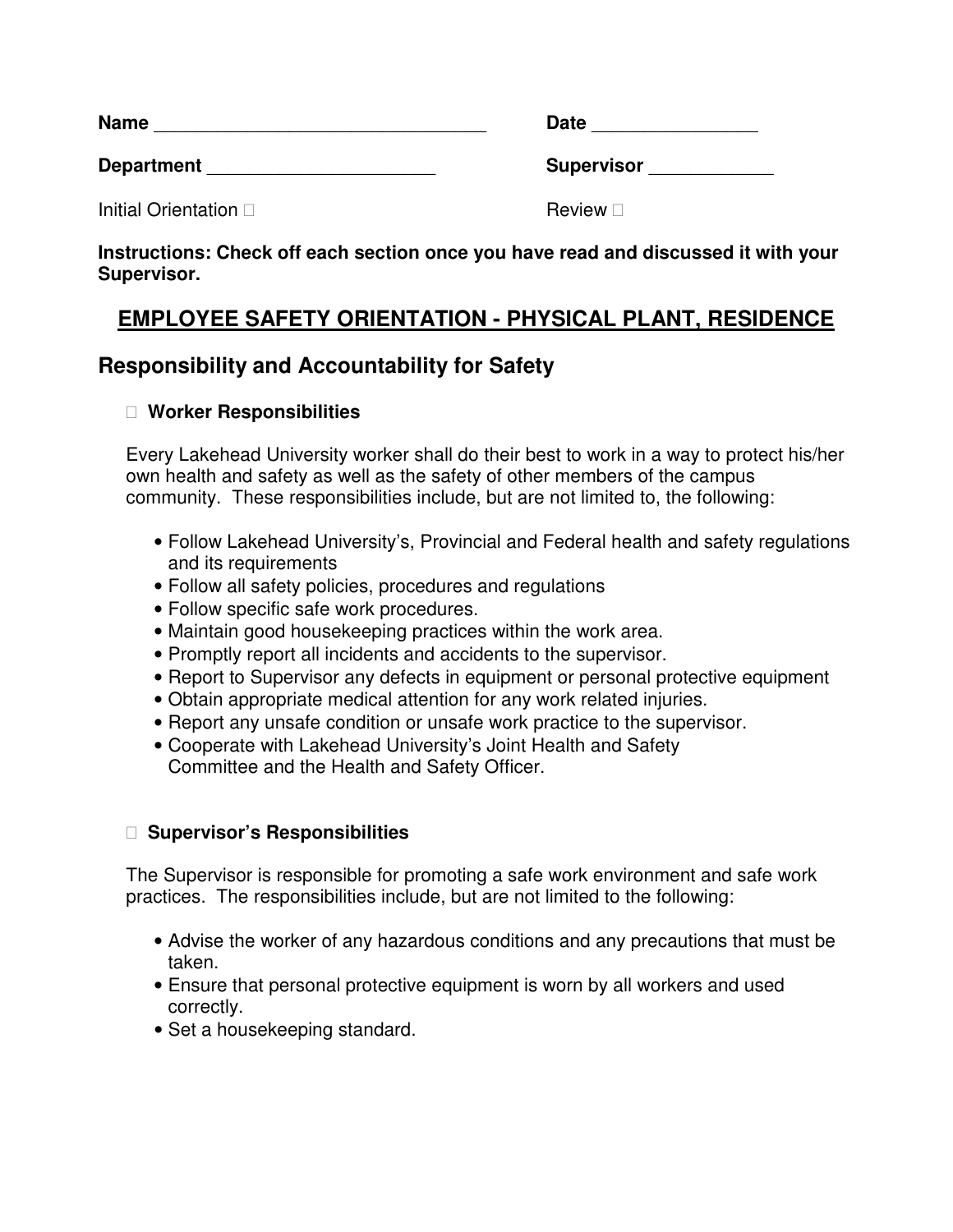#### **Supervisor's Responsibilities con't:**

- Conduct regular inspections and ensure prompt corrective action is taken to eliminate unsafe working conditions or practices.
- Aid or conduct (as directed by the Health and Safety Officer), accident investigations and take corrective action as necessary.
- Enforce all Lakehead University and health and safety regulations.
- Take disciplinary action as necessary to ensure compliance with Lakehead Policy.
- Provide a good example for employees by directing them to work in a safe manner.

## **Hazard Assessment**

An important part of our safety program is knowing and controlling hazards in the workplace. Hazards are controlled using three methods:

- Designed Controls This is most desirable control method because it acts to control the hazard at its source.
	- **a.** Elimination: Guards, design changes etc.
	- **b.** Substitution: Replacing a toxic substance with a less toxic one.
	- **c.** Isolation: Barriers, shields etc.
	- **d.** Ventilation: Local exhaust etc.
- Procedure Controls Providing policies, procedures and training for safe work processes.
- Personal Protective Equipment Used to prevent exposure to the hazards and reduce injury. Workers must be properly trained to understand the use, care and limitations of the equipment.

# **Safety Inspections**

- Informal Inspections: will be conducted by the Supervisor frequently along with the worker working in the area. Any hazards identified in the informal inspection should be brought to the immediate attention of the Supervisor.
- Formal Inspections: will be conducted on a regular basis by the members of the Joint Health and Safety Committee.

### **Safety Rules**

- Wear your personal protective equipment correctly and ensure it is in working order at all times
- Perform all work duties in accordance with the safe work procedures and Plant Procedures Manual.

Employee's Initials \_\_\_\_\_\_\_\_\_\_\_\_\_\_ Supervisor/Trainer's Initials \_\_\_\_\_\_\_\_\_\_\_\_\_\_\_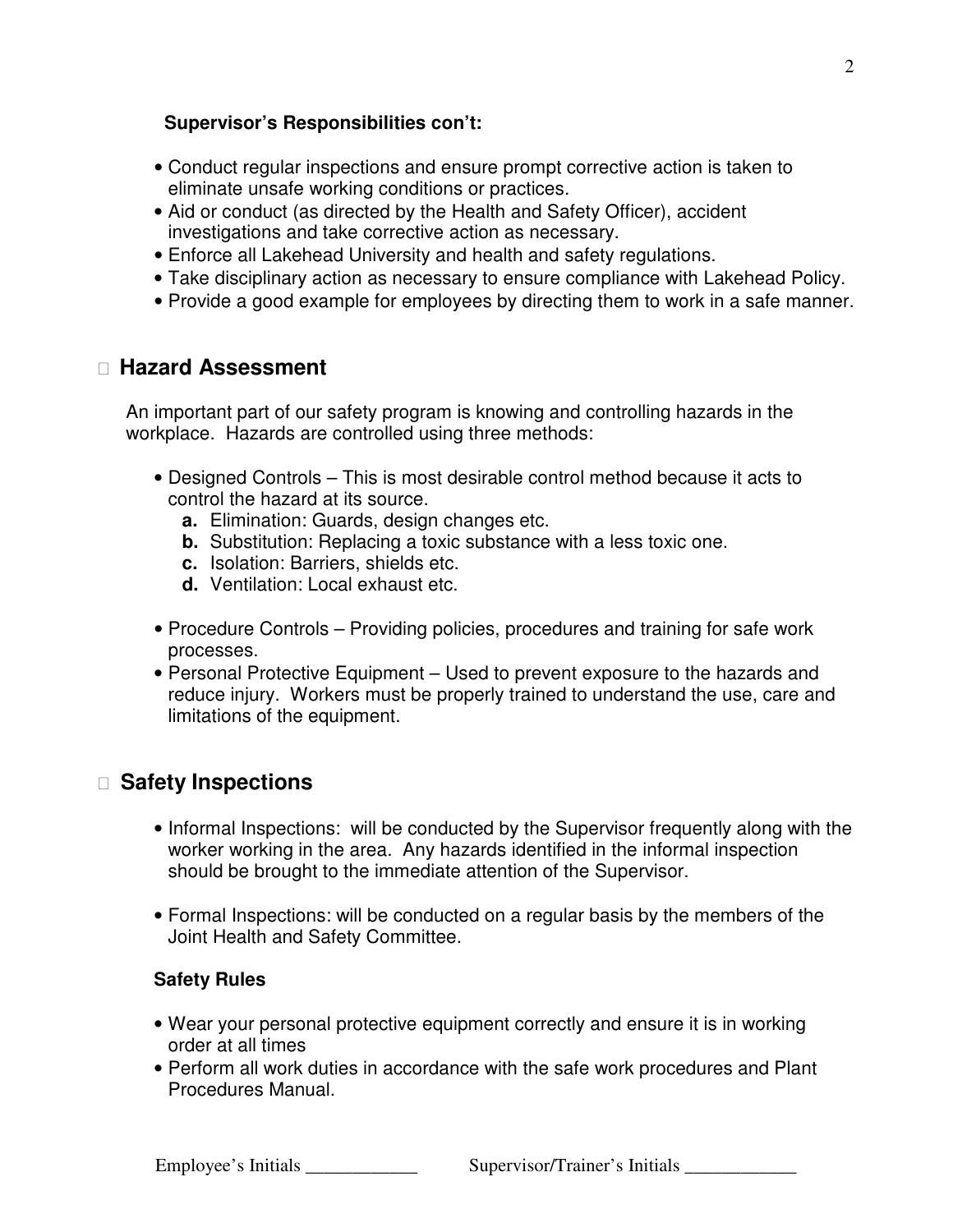#### **Safety Rules con't:**

- Operate all vehicles and mobile equipment safely. Do not operate the equipment unless trained to do so.
- Report all unsafe acts, unsafe conditions, accidents and incidents to your Supervisor immediately.
- Smoke only in the designated areas.
- Store, handle and label all hazardous materials in accordance with W.H.M.I.S. regulations.
- Renew WHMIS training at least once a year.
- DO NOT attempt to lift or move any object that is too heavy to move safely on your own; get assistance from a fellow worker.
- Never leave equipment running unattended.
- Do not remove guards from equipment, except for repairs and adjustments; replace guards prior to operating. Ensure the equipment is not energized prior to doing repairs.
- Only authorized personnel may conduct electrical work of any kind.
- Lock out and Tag out any equipment before conducting any maintenance or adjustments. The person who locked out the equipment is the only person authorized to remove the tags.

#### **The following is prohibited at all times on campus:**

- Consuming or being in possession of alcohol or illegal drugs during working hours and outside of the University's licensed establishment.
- Arriving for work or remaining at work if your ability to work is severely impaired.
- Using defective tools or equipment, including those not properly guarded.
- Operating equipment without training.
- Theft, vandalism, or any other abuse of Lakehead University property or equipment.

# **Personal Protective Equipment**

Due to the nature of work at Lakehead University and the potential exposure to various hazards, it is necessary for Lakehead University to:

- Require workers to wear personal protective equipment.
- Instruct each worker on the proper use and care of personal protective equipment.
- Enforce compliance with this policy.

PPE falls into two categories:

- **1.** Safety equipment that must be worn at all times, ie safety shoes.
- **2.** Protective equipment for specific tasks, ie gloves for chemical use, eye protection for eye hazards etc.

Employee's Initials \_\_\_\_\_\_\_\_\_\_\_\_\_\_\_\_\_ Supervisor/Trainer's Initials \_\_\_\_\_\_\_\_\_\_\_\_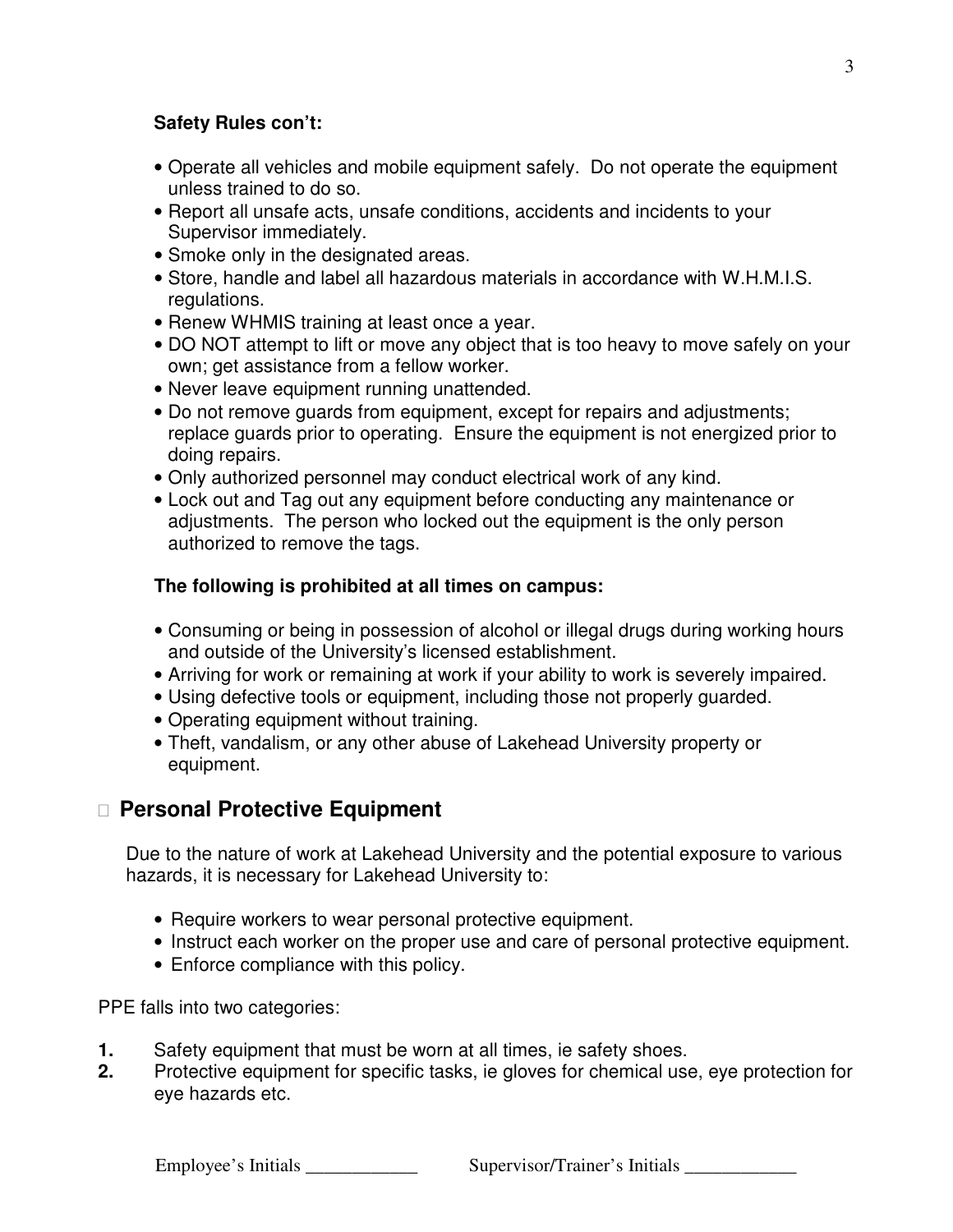**Eye protection** must be worn when the work involves eye injury hazards including:

- Flying particles of dust, sand, splinters etc.
- Chemical splashes or contact with other toxic materials.
- Radiation hazards.
- Physical damage due to blows to the eye from heavy objects.

Your supervisor will indicate which tasks require eye protection.

 **Foot Protection** or safety boots must have steel toe and steel plate (meet CSA Z195- M1984) with slip resistant soles. The boots must display a green triangle and must be worn at all times by plant and residence housekeeping staff.

 **Head Protection** is required where exposed to hazard of head injury. Your supervisor will indicate if head protection is required in your area.

 **Fall Protection** is required when a worker may fall a vertical distance of 8 feet. This protection may be in the form of a guard rail or fall arrest harness. Your supervisor will indicate which is appropriate, if fall protection is required.

 **Respiratory Protection** may be required if tasks involve toxic or hazardous The Supervisor will instruct workers when this is required. The Supervisor will also supply the worker with training on the care and use of the respiratory equipment.

# **Lifting and Carrying**

### **Tips for Safe Lifting**

- Have feet shoulder width apart, with the load evenly between them
- Bend your knees and hips, keeping your back straight
- Get a firm grip on the load
- Keep your arms and elbows close to the body
- Use your thigh and leg muscles, not your back, as you lift in one smooth movement
- To lower the load use the safe lifting motion in reverse
- When lowering a load into a deep shelf, put it on the edge of the shelf and push it into place
- If the load is to heavy and help is unavailable, use a lift truck, push cart or dolly

### **Tips for Safe Carrying**

- Keep a good grip on the load
- Keep the load close to the body
- Keep the load at a reasonable height, so you can see where you are going
- To turn, pivot with your feet, never twist your back

Employee's Initials \_\_\_\_\_\_\_\_\_\_\_\_\_\_ Supervisor/Trainer's Initials \_\_\_\_\_\_\_\_\_\_\_\_\_\_\_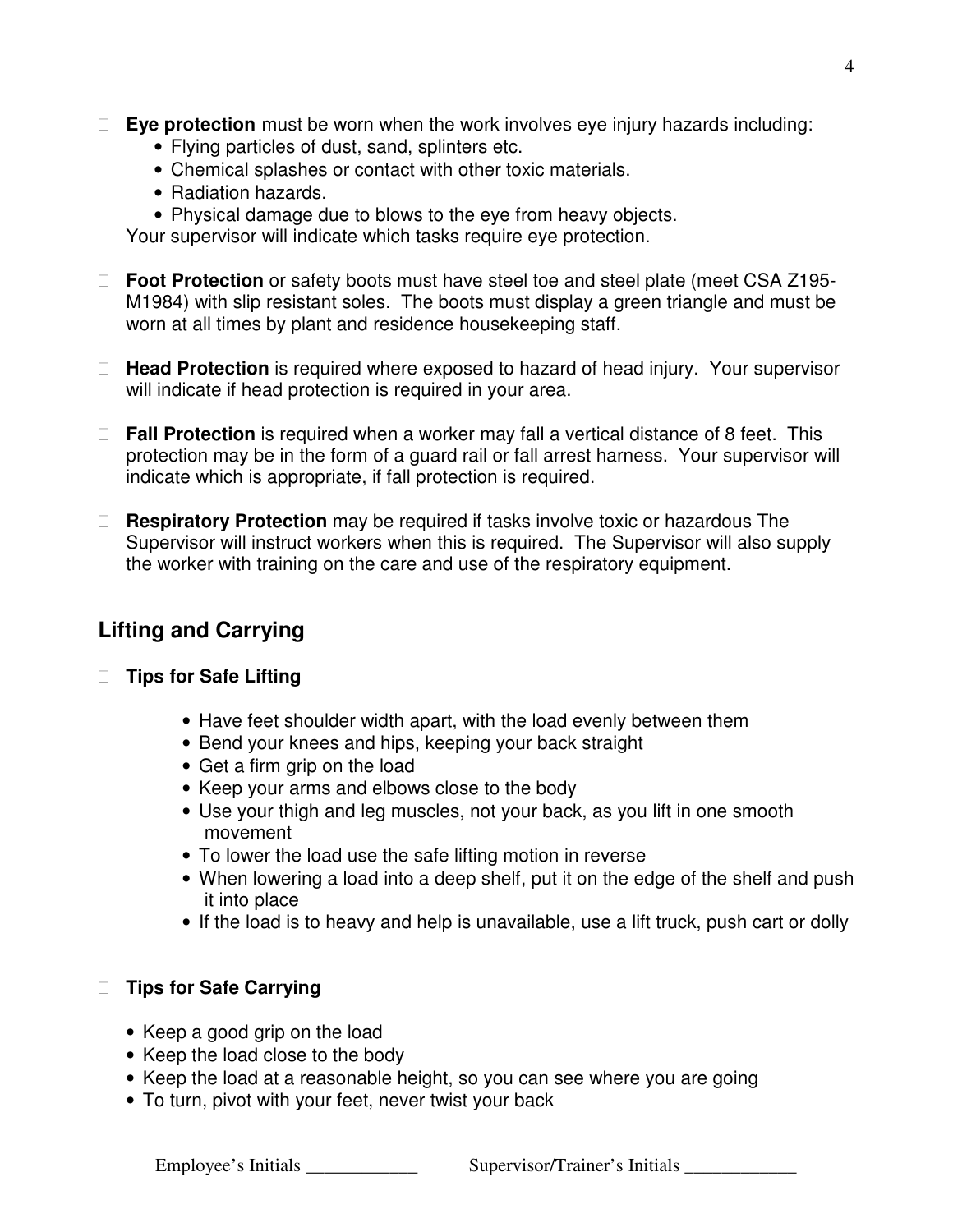### **Lab Safety**

Due to the number of labs at Lakehead University the housekeeper or tradesperson must be aware of specific Lab Safety Rules:

- Before entering any lab, read and obey the specific housekeeping instructions posted on lab doors.
- Report the room number of any lab you feel requires specific instructions posted.
- Do not dispose of any "garbage" equipment unless the Lakehead University Decommissioned Equipment Tag is complete and attached.
- If chemicals, sharps or other hazards are disposed of in the garbage, do not remove the garbage bag. Notify your Supervisor immediately of the location and the hazard.

#### **Health and Safety Participation**

You have the right to participate in Health and Safety at Lakehead University:

- Lakehead University has three Joint Health and Safety Committees: Retail and Physical Support Services, Labs and Studios and Offices and Classrooms. Plant or residence housekeeping staff is represented on the Retail and Physical Support Services Committee.
- The Committee is composed of at least half worker members, who are elected by their worker groups and unions. The Committee meets at least every three months.

#### **The Joint Health and Safety Committee:**

- Conduct regular inspections.
- Receive and consider worker complaints regarding issues of health and safety.
- Develop and promote measures to protect workers.
- Current Health and Safety information is available at locations.
	- http://hr.lakeheadu.ca/wp/?pg=140
	- Bulletin Boards
		- $\circ$  University Centre, 1<sup>st</sup> floor, across from Switchboard
		- $\circ$  University Centre, 1<sup>st</sup> floor, across from Security
		- $\circ$  Braun Building, 1<sup>st</sup> floor, outside of the Communication Office
		- $\circ$  ATAC building, 1<sup>st</sup> floor under the stairs
		- o Sanders Fieldhouse, 1<sup>st</sup> floor, across from Campus Recreation.